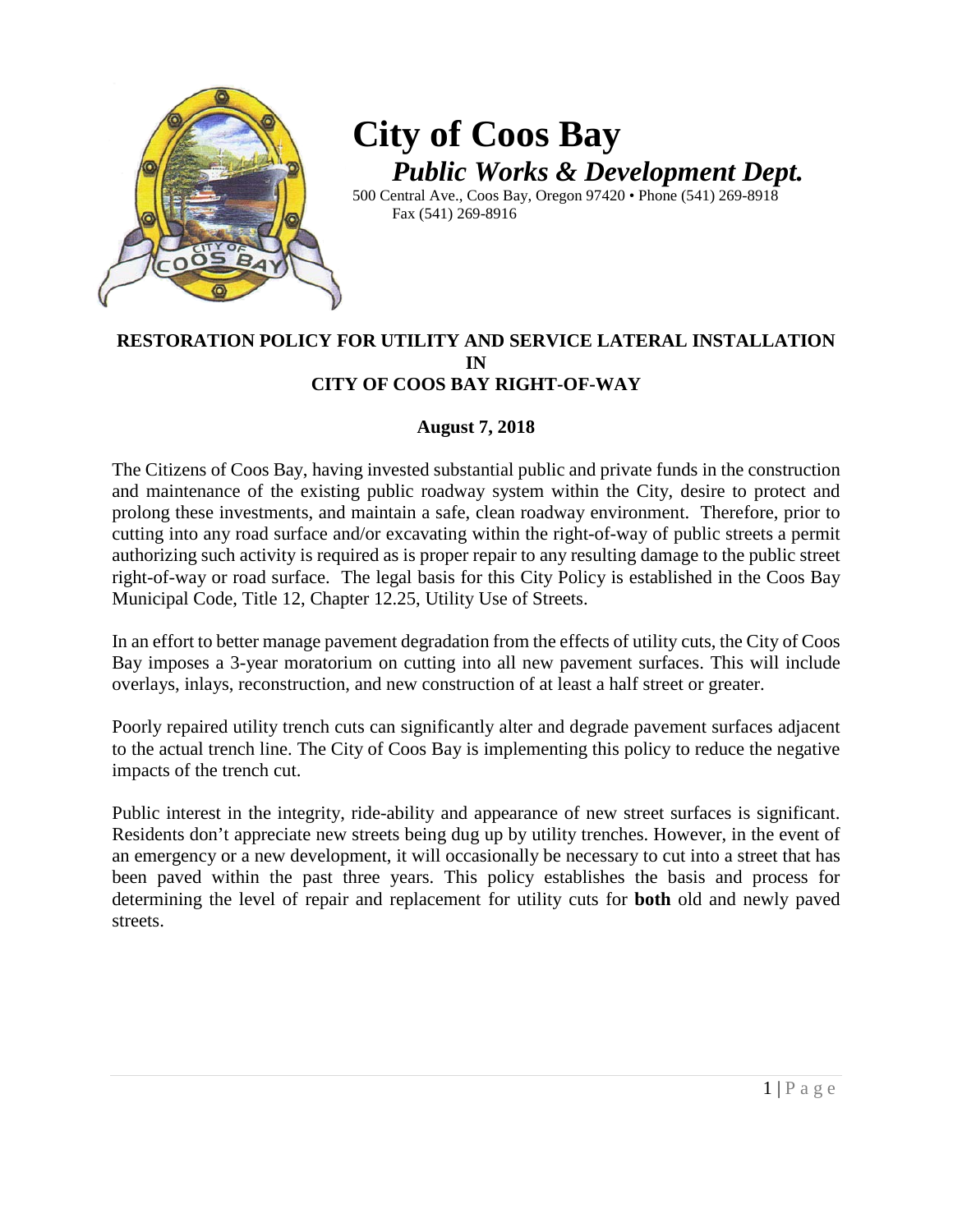City of Coos Bay Street Cut Policy

# **I. Definitions**

"Arterial street" means a street of considerable continuity which is used primarily for through traffic and travel between large areas. This includes all state highways and major routes leading into and through the city. Arterial streets in the City of Coos Bay are identified in the City's Transportation System Plan.

"City" means the city of Coos Bay.

"Collector street" means a street penetrating neighborhoods, collecting traffic from local streets in the neighborhood and channeling it into the arterial system. Collector streets in the City of Coos Bay are identified in the City's Transportation System Plan.

"Compaction" means restoration and backfill of a utility trench with appropriate back fill material that is compacted in lifts using the industry standard equipment to tamp the backfill material to the proper density.

"Department" means the public works department.

"Director" means the public works director or his/her designee.

"Excavation" means removal of topsoil, gravel, sand, rock or any other type of soil material. Also includes removal of roots.

"Full depth" means pavement depth top to base of pavement or thickness of pavement

"Keyhole" means a technology for core drilling; used to drill a plug in the asphalt when checking the depth of existing utilities.

"Local Street" means a street which is primarily to provide direct access to abutting property and for local traffic movement. Local streets in the City of Coos Bay are identified in the City's Transportation System Plan.

"Moratorium street" means any street pavement surface that has been constructed, reconstructed, paved, or overlaid (including asphalt, chip seal, slurry seal, or similar process/material) by City forces, under City contract, or under permit shall not thereafter be cut or opened for a period of 3 years.

"Neighborhood route" means a street that is generally longer than a local street and provides connectivity to collectors or arterials. Neighborhood routes have greater connectivity and generally have more traffic than local streets and are used by residents in the area to get into and out of the neighborhood. Neighborhood routes in the City of Coos Bay are identified in the City's Transportation System Plan.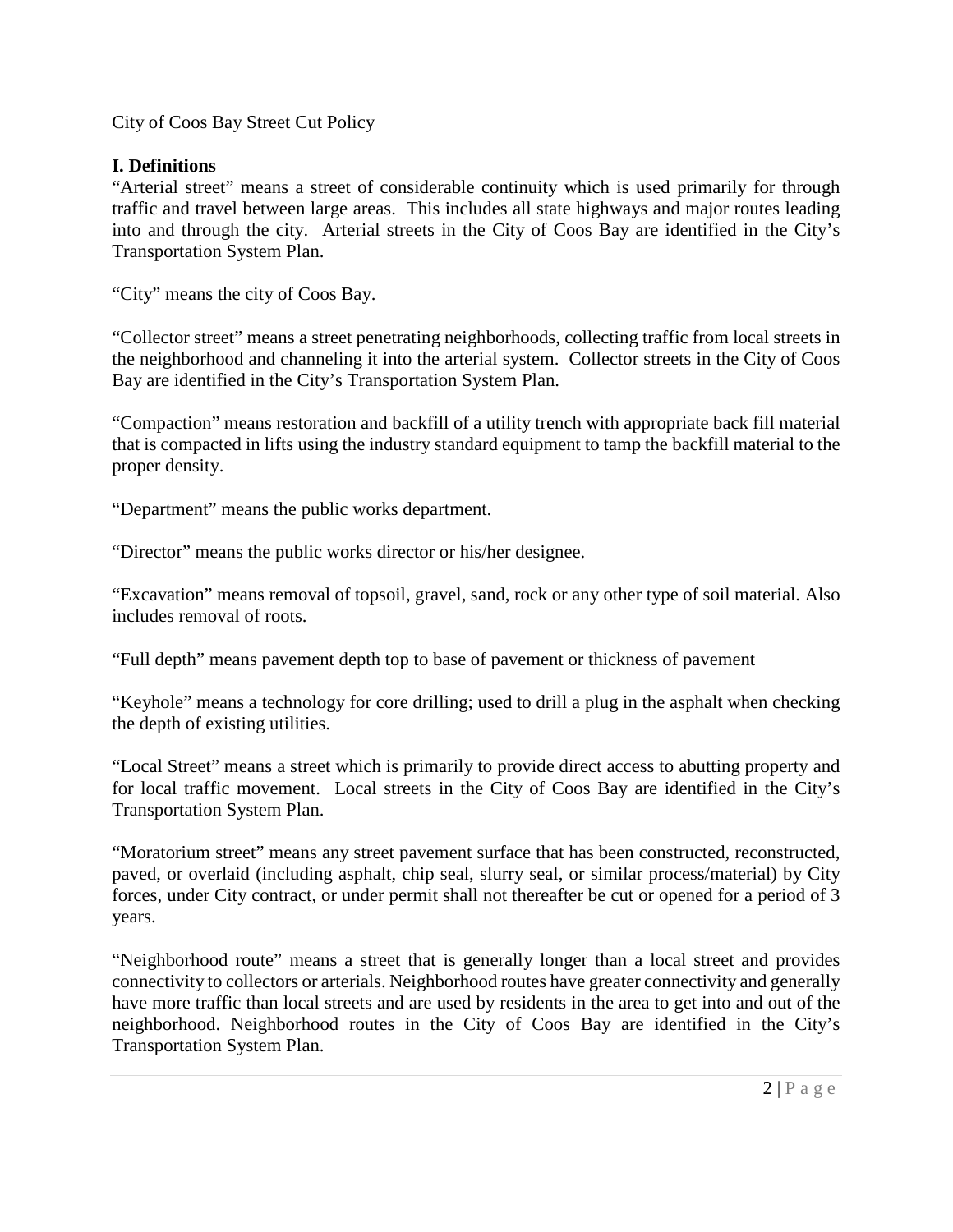"Non-moratorium" street means any street that was constructed, reconstructed, or paved by City forces, under City contract, or under permit more than 3 years prior to time of application for a utility permit.

"ODOT Specifications" means the 2015 Oregon Standard Specifications for Construction or latest edition.

"PCI" means Pavement Condition Index based on the Coos Bay *Final Report June 2015 Pavement Condition Survey and Asset Management Plan* (or as updated). The PCI values in the report shall be reduced by one (1) point for each year after June 2015. For example, a street reported having a PCI value of 57 in 2015 will have a value of 53 on July 1, 2019. Note, streets that have been resurfaced since June 2015 will have their PCI revised by staff or City consultant.

"Permitee" means the person who submits an application for and receives a permit to obstruct and/or conduct construction, installation or maintenance operations in the public right-of-way.

"Person" means a natural person; a corporation, partnership, limited liability company; or any other entity in law or fact.

"Potholing" means the practice of digging a test hole to expose underground utilities to ascertain the horizontal and vertical location of the facility.

"Public improvement" means any street, sidewalk, curb, gutter, sewer line or other public improvement which is located in a public right-of-way and which will be dedicated or otherwise transferred to the city at the time the improvement is completed, or any other improvement over which the city has regulatory authority.

"Public rights-of-way" (ROW) means any real property owned by the city that is used for the free and unimpeded passage of the public; any lesser interest in real property held by the City which contains a grant for the free and unimpeded access by the public across such property. Public rights-of-way include, but are not limited to, streets, roads, highways, bridges, alleys, sidewalks, public trails and paths, and all other easements which provide the public with a right of access or give the City the right to construct, maintain, repair and operate a public improvement. As used in this policy, public rights-of-way includes subsurface and air space over the property.

"Qualified professional" means a licensed contractor, licensed professional engineer, or utility employee with significant applicable experience to 1.) Prepare a street or surface repair plan in conformance with the requirements of this policy; and 2.) Ensure that repair work done in the ROW meets the requirements of this policy.

"Service lateral" means pipe connecting a building or property to the City's wastewater or stormwater main. The purpose for which is to provide wastewater/stormwater service to the building or property.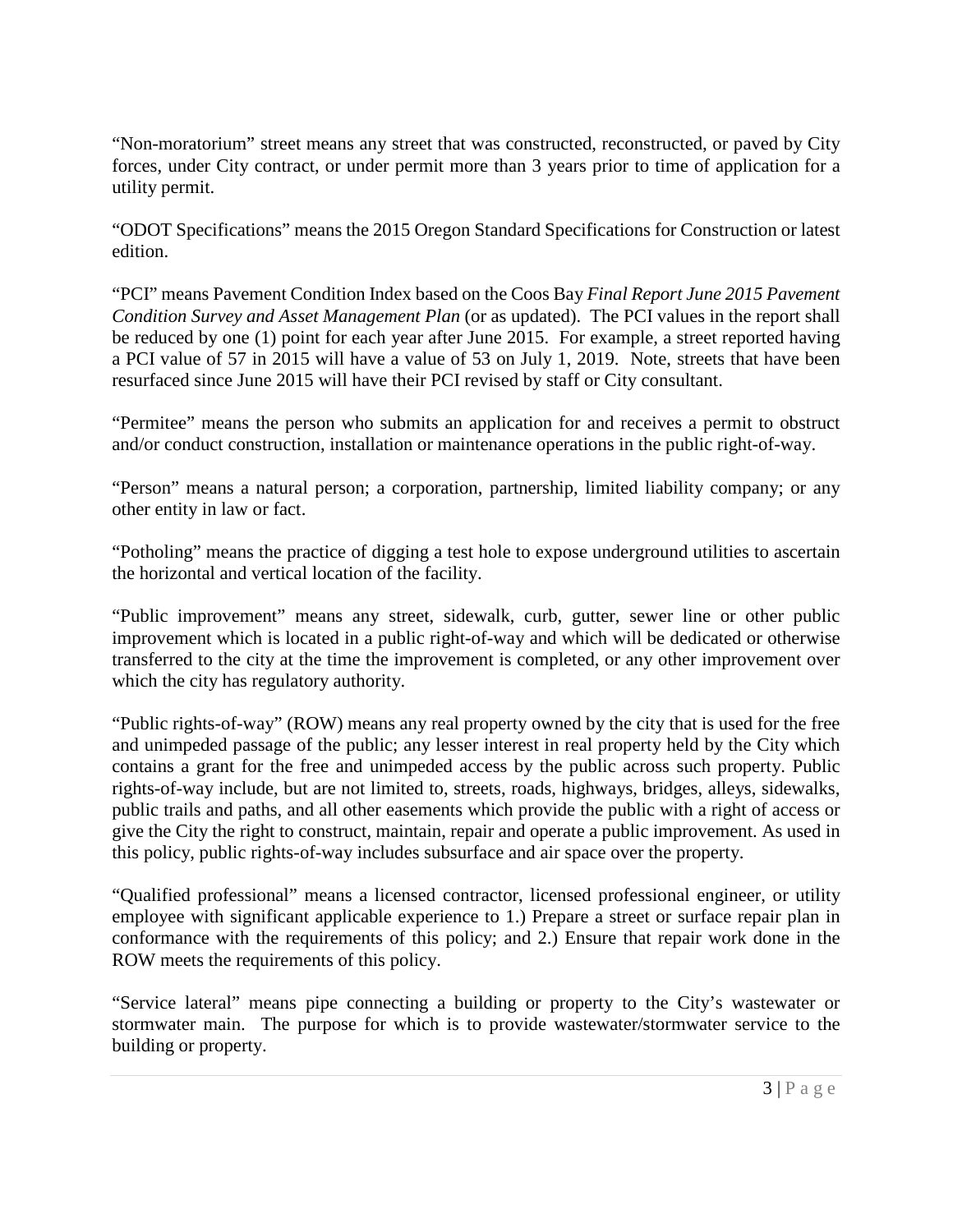"Sewer permit" means a City of Coos Bay Sewer Connection/Sewer Cap/Sewer Repair Permit obtained to connect or repair a service lateral.

"Street" means any part of the full dedicated width or length of a public street, alley, place or easement.

"Travel lane" means the traveled area of the street established based on striping, or where there is no striping, shall be twelve feet (12'- 0") in width.

"Utility" means a person, firm, corporation, company, board, or commission, whether public or private, which owns, possesses, or maintains over, on, or under the public streets, alleys, places and easements within the City any poles, wires, cables, conduits, pipelines or other fixtures. "Utility" does not mean privately owned water, sanitary sewer, or storm drainage laterals connecting an individual building to a Coos Bay/North Bend Water Board water main or to a City of Coos Bay sanitary sewer or storm drainage main.

"Utility Permit" means a permit to install franchised utility mainlines (pipe, conduit, wire, or similar conveyance) and the service connections to the franchise utility mainline infrastructure within the City of Coos Bay right-of-way or properties.

# **II. Introduction**

To ensure that City streets are functional and to provide reasonable regulation of excavations this policy is authorized by and further clarifies the Coos Bay Municipal Code, Chapters 12.20 (Regulations of Public Rights of Way) and 12.25 (Utility Use of Streets). No person or utility shall excavate or cause an excavation within any public right of way until the department has issued an applicable City permit for such excavation to the person/ utility. Prior to any work being performed (this can include but is not limited to excavation, cut, open trench, use of no dig/trenchless technology, bore pit, pipe bursting, etc.) within a City street and/or right-of-way (ROW) the person/utility shall:

- 1) Submit the appropriate permit application, supporting documents, and for service laterals, the necessary fee(s) to the City.
- 2) Receive permit approval, coordinate with City and other applicable agencies' staff, and commence work. A bond will be required before issuance of permits involving service laterals.
- 3) Be responsible to coordinate all non-City utility issues and for quality of work performed by excavators and pavers to ensure all City policies, standard and details are met.
- 4) Be responsible for performance, maintenance and repair of their utility/lateral trench for the warranty life of the trench (see section XIV). The person/utility is responsible for restoration to the pavement surface above due to installation, repair, or failure of the utility infrastructure, lateral, trench and trench material for the warranty life of the trench.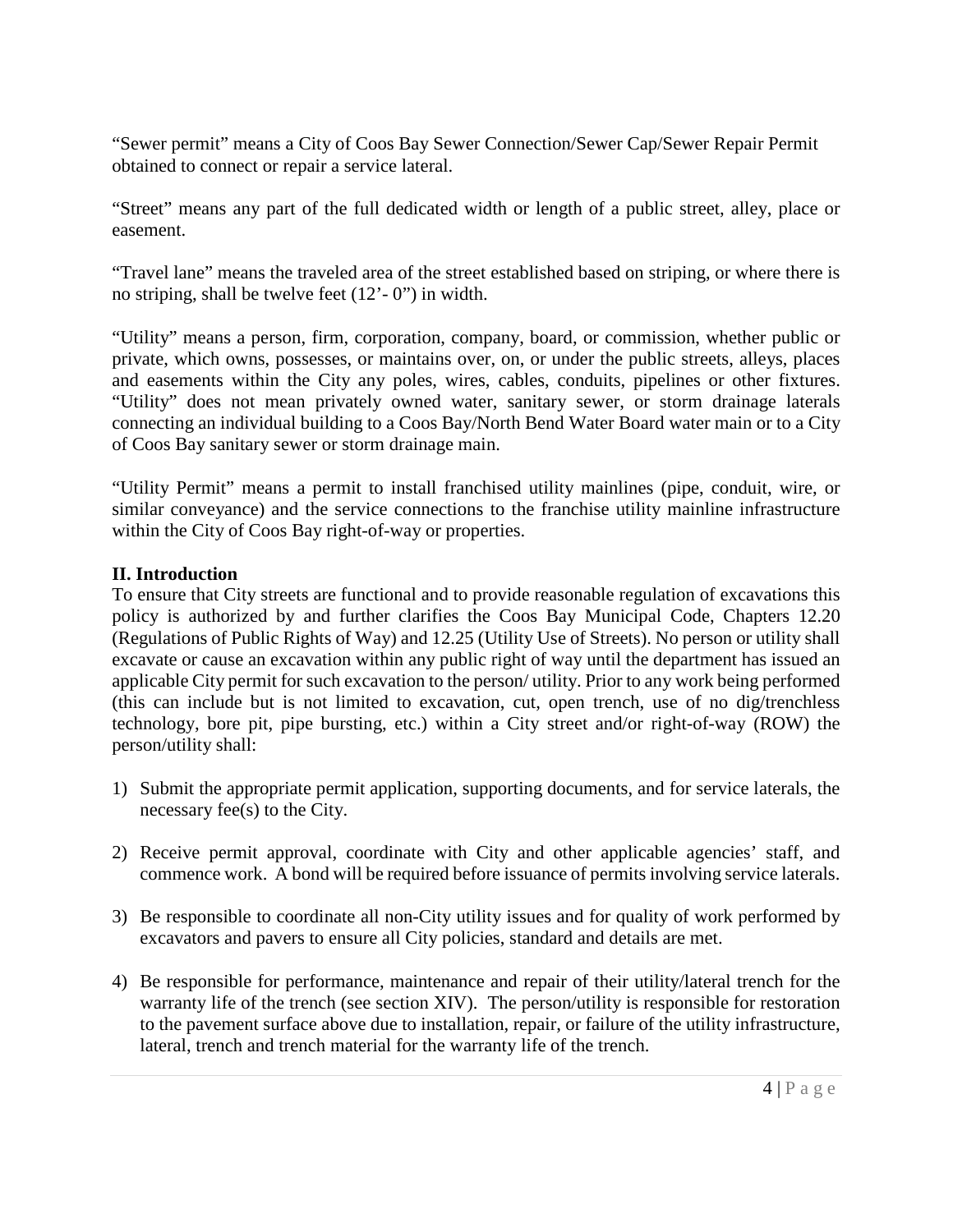When determining conditions of approval for the permits to perform cuts for utility or lateral installation, repair, relocation, or replacement, Department staff will consider location of work, pavement age, Pavement Condition Index (PCI), the street classification(s) (arterial, collector, neighborhood/local), disturbance to curb and sidewalk, traffic and pedestrian control, traffic and pedestrian detours, need for public notifications, quality control, and timing of any planned City improvements to the road. The Department has the right to deny a permit or issue a stop work order for non-compliance.

# **III. Moratorium Street (Exception Process)**

The City will strive to notify utilities in advance of planned City road improvement projects to allow adequate time for utilities to install, extend, replace, repair utility infrastructure in advance of the City projects. After any street has been constructed, reconstructed, paved or overlaid by City forces, under City contract, or under permit, the pavement surface shall not thereafter be cut or opened for a period of 3 years. It is understood that field conditions may warrant an exception to this Policy. However, the exception process in NO WAY obligates the Director to allow cutting or opening the moratorium street, and any such decisions are at the Director's discretion.

A utility desiring to perform work in moratorium streets shall schedule a pre-application meeting with Department staff prior to submittal of a permit application. If an exception is granted, the Department will make a concerted effort to protect the integrity of the pavement structure, and to ensure a high quality replacement patch or overlay. When granting exceptions to this policy, the Director may impose conditions determined appropriate to insure the rapid and complete restoration of the street and the surface paving.

# **IV. Permits for Non Moratorium Streets and Moratorium Streets with Approved Exception**

- 1) No excavation or tunneling shall be performed under any area within public rights-of-way prior to first obtaining the applicable permit from the City (permits for emergency work may be issued after the fact per this policy). Utility and sewer permits are managed through the City of Coos Bay Public Works Department (541-269-8918). Supporting documents may include a scope of work, re-striping plan, erosion and sediment control plan, traffic control plan, etc. as necessary. Online applications can be made at: www.coosbay.gov (on the Public Works Department page) or you may pick one up at the Public Works Department, City Hall, 500 Central Avenue, Coos Bay, OR.
- 2) Applications for utility permits shall be made on forms provided by the City. The applicant shall describe the purpose, location, and size of the anticipated utility construction project (work), the name of the person/firm performing the actual work, and the name of the person/firm for whom the utility work is being performed. The application shall be endorsed by the person/firm for whom the work is being performed or the person's/firm's agent. By signing the application, it is understood that the person/firm performing the utility work will comply with the requirements of this policy and any conditions imposed upon the work.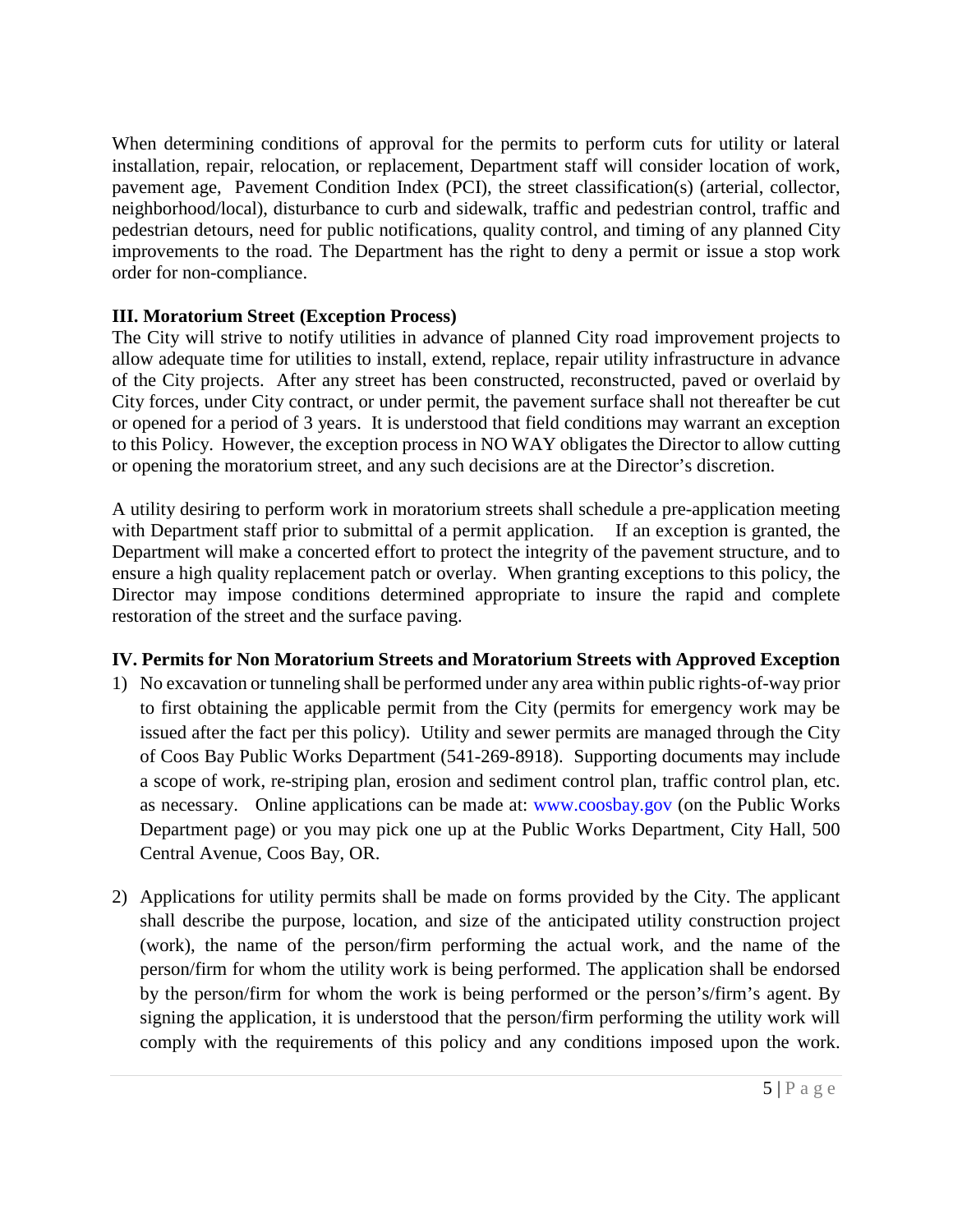Applicants for permits to work in moratorium streets shall first schedule a pre-application meeting with the Department staff prior to submitting an application.

- 3) The appropriate sewer permit fees are due at the time of application for the permit to install, repair or maintain a service lateral. The permit fee is per current City Council fee schedule resolution. Online applications can be made at: www.coosbay.gov (on the Public Works Department page) or may be picked up at the Public Works Department, City Hall, 500 Central Avenue, Coos Bay, OR. A bond is due prior to issuance of the permit. The bond may be a cash deposit, performance bond, or other security acceptable to the city attorney, to insure proper restoration of the ROW. The applicant risks forfeiture of the bond should they fail to call for City inspection of connection before back filling. The security shall be released by the City upon final inspection and approval of the permit. If the ROW is not restored in accordance with the permit, the expense, if any, incurred by the city in cleaning up and removing material and debris and restoring the ROW shall be deducted from this security. The balance, if any, shall be returned to the person/firm posting the security after excavation is complete and the ROW has been restored to good order and condition as the property was in immediately prior to the time excavation was undertaken. The applicant shall be responsible for reimbursing the City for any expenses incurred beyond the amount of the security.
- 4) A motor vehicle and pedestrian traffic control plan shall be submitted with each utility and sewer permit application for work within the right-of-way for all excavations affecting motorists and pedestrians. The plan shall be based on the functional classification of the street(s) and the amount of traffic. The plan shall be prepared using the Manual of Uniform Traffic Control Devices (MUTCD Part 6 – Temporary Traffic Control) for guidance or reference Oregon Department of Transportation (ODOT), Traffic Control Plans Design Manual found on ODOT's website:

Depending on the impact to traffic, pedestrians, businesses or residents, public notification plans (signs, advertisements, flyers, public service announcement, etc.) may be necessary and submitted as part of the permit application. It shall be the responsibility of the utility and sewer permit applicant or the duly authorized representative to coordinate with all affected neighbors. A pedestrian detour route shall be clearly delineated whenever sidewalks are obstructed. For guidance, refer to the TM 844 at the ODOT website.

5) Emergency utility or service lateral repair work necessary for the immediate preservation of life or property is acceptable; provided that any person making such emergency repair work notifies the City of the emergency as soon as they call for emergency locates, then applies for the appropriate permit on the first working day after which the work is commenced. The ROW restoration for such emergency repairs shall be in conformance with the criteria stated in this policy. Note, work necessary to locate trouble in conduit or pipe causing the emergency situation is considered part of the emergency repairs.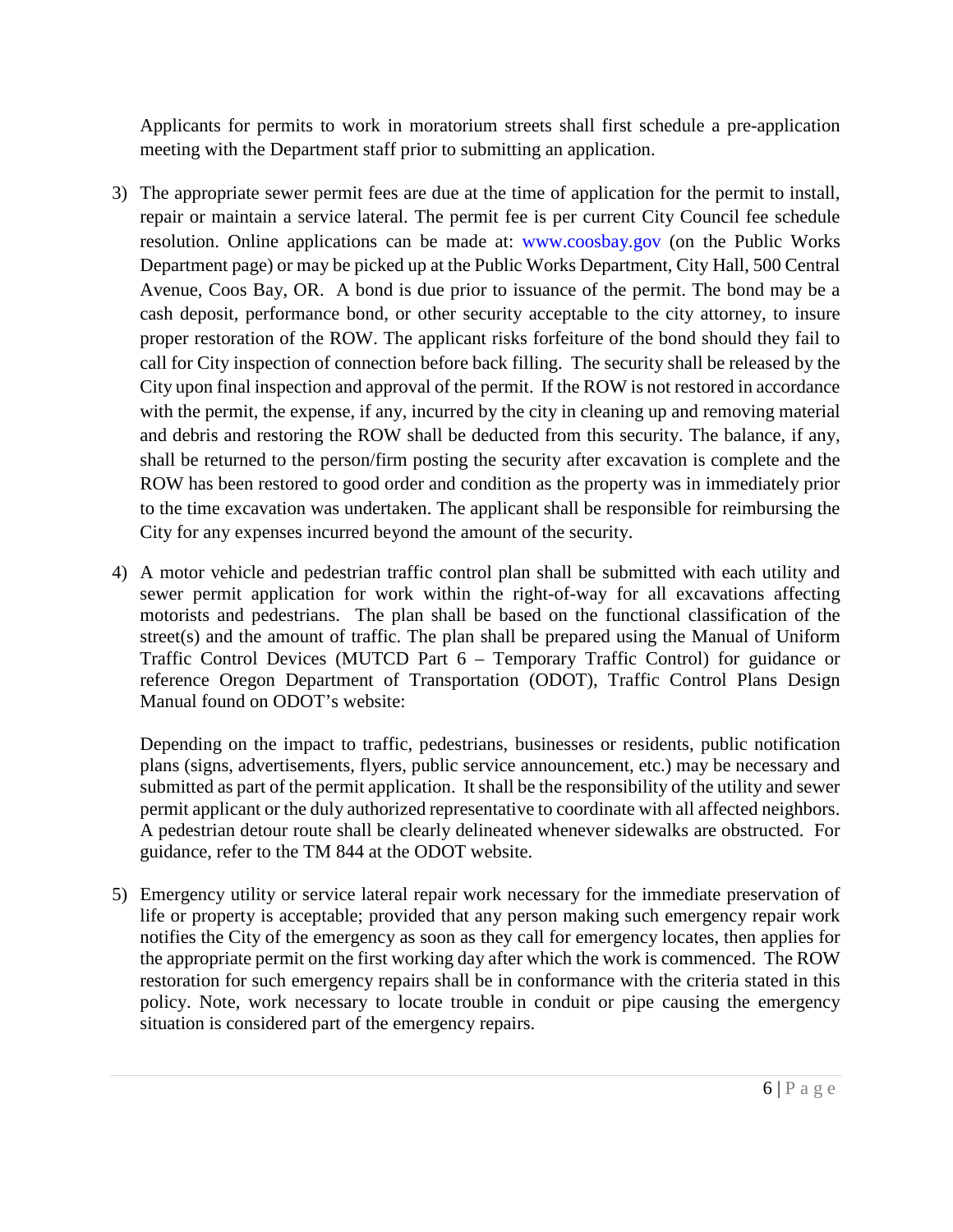- 6) When traffic conditions, safety or convenience of the public has necessitated ROW utility or service lateral construction and repair be performed as quickly as possible, as determined by the Director, the Director shall order that the permittee provide adequate personnel, equipment, and facilities on a 24-hour basis such that the utility or service lateral work be completed as soon as practicable. This may include, but is not limited to, flaggers, temporary traffic control signs and devices, lighting, etc. The permittee shall be responsible for the cost of providing the necessary personnel, equipment, and facilities.
- 7) If work is being performed within Highway 101 (including North and South Broadway and Bayshore Drive), in addition to complying with this policy, the applicant shall coordinate with the Oregon Department of Transportation (ODOT) and comply with their requirements prior to commencement of work. The utility/permittee shall provide a copy of the ODOT permit to work in its ROW to the Department.
- 8) The time for City review of a utility permit application commences once the application is considered complete. A complete application includes an accurately filled out application form accompanied by supporting documents called out in this policy (e.g. traffic control plan, engineered plans, etc…) and applicable fees. The time necessary for the review will depend upon the complexity of the work proposed and/or where the project is located (e.g. in the pavement of an arterial street versus outside the pavement along a low volume residential street). Review of permits for lateral hook-ups will typically take **3** working days, while the city staff will endeavor to complete review of permits for more complex permits **in 10 working days**. Should the city need to use the services of outside professionals to review the application materials, **15 working** days may be necessary.

#### **V. Street and Surface Repair Plan**

1) Street and Surface Repair Plans for arterial and collector **moratorium** streets; should an exception be approved to cut into a moratorium street, the applicable permit application to cut into moratorium streets shall be accompanied by a street or surface repair plan prepared by a qualified professional. The Director may require the plan be prepared by a qualified licensed engineer for complex situations. Said plan, at a minimum, shall include street or surface repairs consistent with this policy and conditions, if any, imposed by the Director during the pre-application meeting along with a location map for the original installation or relocation of the wires, pipelines or conduits. In the case of utility pipelines and conduits, the utility shall also provide a profile map and cross-sections in addition to a location map.

Pavement cuts shall be full depth and extend 1 foot (1' 00") beyond the nominal trench edge longitudinally and transversely. Sawcutting beyond the minimum of 1'0" may be required as field conditions dictate. Sawcuts shall be parallel or perpendicular to the travel lanes. No jagged, broken or undermined edges. See attached details and Coos Bay Municipal Code (CBMC) Title 18 (Coos Bay Engineering Standards). Pavement repair/replacement shall extend the full width of all established travel, bike, parking, and turn lanes on either side of the trench. Milling or grinding shall be employed, as necessary, outside the full depth asphalt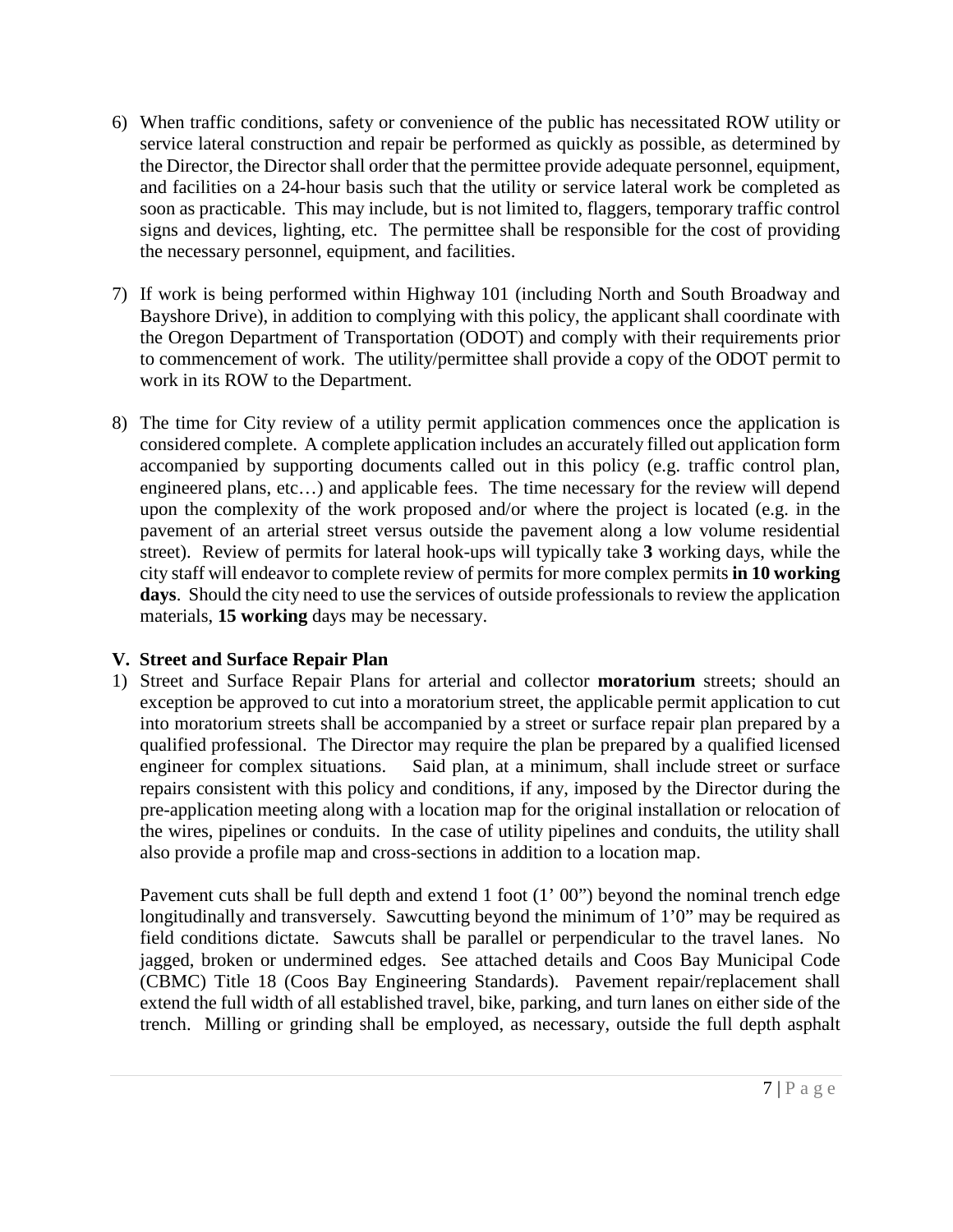removal limits to achieve full patch/repair limits. Minimum depth of milling or grinding shall be two inches (2").

The permittee shall be responsible for back filling the trench and making the pavement repair in compliance with City standard and specifications. All materials shall meet the City's specifications. In the absence of City specifications, use the current edition of ODOT's "Oregon Standard Specifications for Construction." For moratorium arterial and collector streets, the permittee shall employ third party construction inspection and material testing services to ensure conformance with City specifications. Results shall be provided to the City. Failure to adequately meet minimal standards shall result in re-excavation and re-work of the trench and resurfacing to the satisfaction of the City. If the applicant fails to rectify the problem, the director may cause the resurfacing to be done, and the costs therefore assessed against the applicant.

If the Director determines that final repaving of the street is not appropriate at that particular time for reasons relating to weather or other short term problems, the Director may grant a delay until proper conditions allow for repaving. Temporary repair guidelines in Section X of this policy will be followed.

Reference shall be made to the attached details, all referenced details called out within thee attached details, and to applicable City of Coos Bay engineering standards and details.

- a) Trench backfill material shall be 1"- 0 or  $\frac{3}{4}$ " 0 crushed aggregate meeting ODOT Class B specifications found in the ODOT Specifications section 00405.
- b) Refer to the applicable General Standard Details found in Coos Bay Municipal Code Chapter 18 for suitable backfill material.
- c) 12-inch minimum of aggregate base course material per ODOT Specifications section 00641 and 02630 shall be used on City streets.
- d) Backfill and base materials shall be compacted in 12" maximum lifts, including the pipe zone. Methods for compaction in the pipe zone shall be in conformance with pipe manufacturers' specifications/recommendations.
- e) Backfill sub-base and base materials shall be compacted in accordance with ODOT Specifications section 00641.24.
- f) Backfill and sub-base compacted to 95% of maximum dry density (90% in pipe zone) as defined by a Standard Proctor Test.
- g) All existing AC pavement shall be sawcut immediately prior to repaving. 1-foot cutbacks of existing asphalt shall be made on undisturbed soil. Clean square cuts shall be applied with tack to all asphalt joints.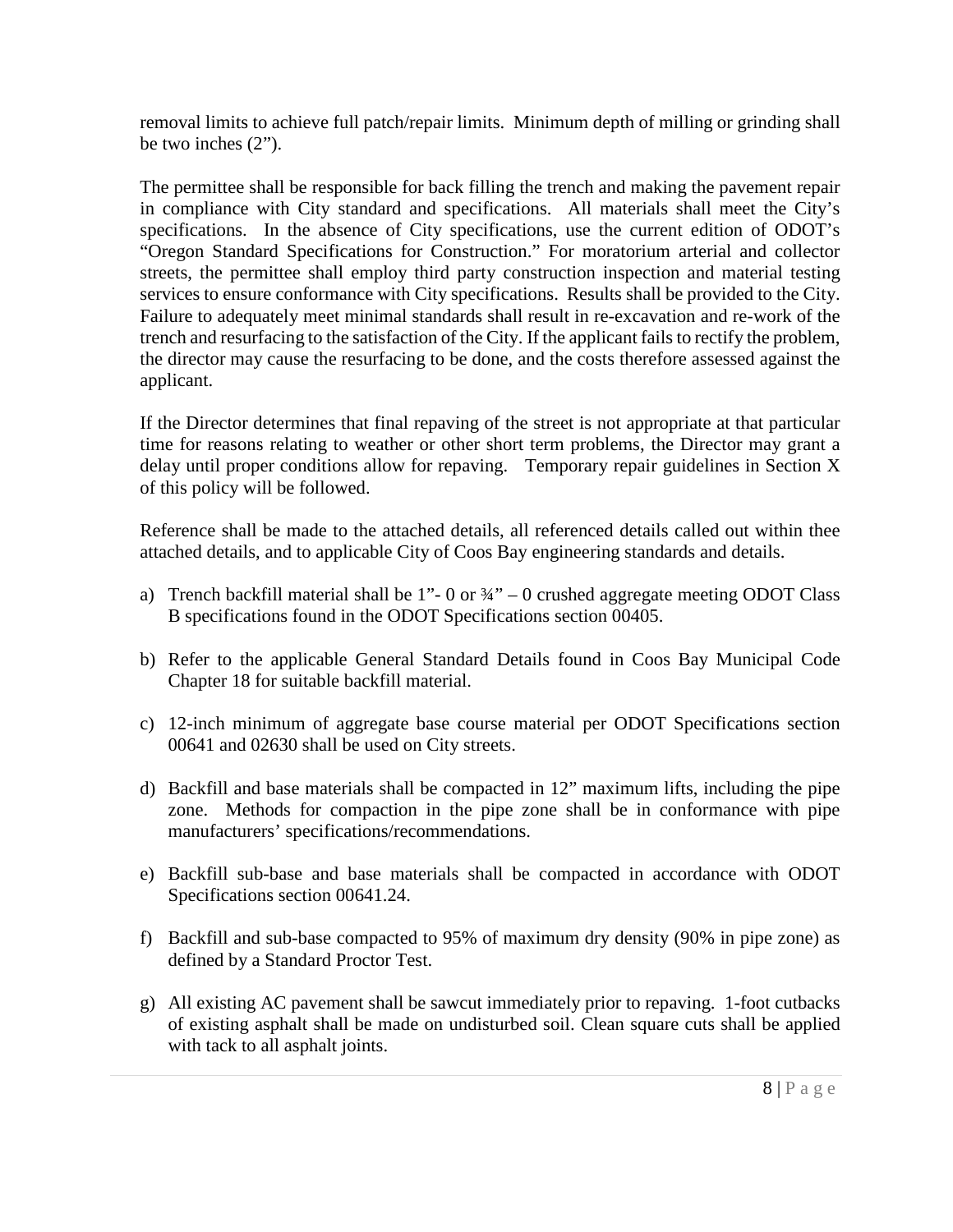- h) ODOT Specifications spec Hot Mixed Asphalt Concrete (HMAC) shall be installed in lifts to match the existing pavement thickness in 2" lifts. Replacement HMAC minimum thickness is 4 inches  $(2 - 2$  inch lifts) or the thickness of the removed asphalt, whichever is greater. If asphalt thickness exceeds 8 inches, the required replacement depth may be considered on a case-by-case basis. Minimum asphalt density is 90% in lower lifts and 92% of maximum specific gravity in top lift. The City inspector may exercise professional judgment in allowance for variation to these density maxima but in no case more than a 2% variation.
- i) Joints between the existing and new asphalt pavement shall be filled with joint sealer meeting ODOT Specifications requirements.
- j) Finished grade of new paving shall match surrounding asphalt with no grade change greater than ¼ inch over 12 feet.
- 2) Street and Surface Repair Plans for **non-moratorium** streets; the applicable permit application for work required to trench or excavate shall be accompanied by a street or surface repair plan prepared by a qualified professional. The City reserves the right to require plans be prepared by a licensed professional engineer when, in the opinion of the Director, field conditions or the magnitude of trench repair dictates. The applicant shall ensure all placed materials conform to City specifications and shall provide proof of conformance at the City's request.

The applicant shall provide a pavement repair and replacement plan with the permit application. The plan shall include proposed pavement cut and trench cut dimensions. The City will review the plan for conformance with attached details, all referenced details called out within the attached details, and CBMC Title 18 (Coos Bay Engineering Design Standards). Pavement cuts shall be full depth and extend one foot (1'0") beyond the nominal trench edge longitudinally and transversely. Every effort shall be made to prevent creation of longitudinal trench seams in marked bicycle lanes. The paving area may require extended saw-cutting beyond either end of the trench in addition to the minimum of 1'0" depending on the conditions. Milling or grinding shall be employed as necessary. Minimum depth of milling or grinding shall be two inches (2").

If the Director determines that final repaving of the street is not appropriate at that particular time for reasons relating to weather or other short term problems, the Director may grant a delay until proper conditions allow for repaving. Temporary repair guidelines in Section X of this policy will be followed.

Reference shall be made to the attached details and to applicable City of Coos Bay engineering standards and details.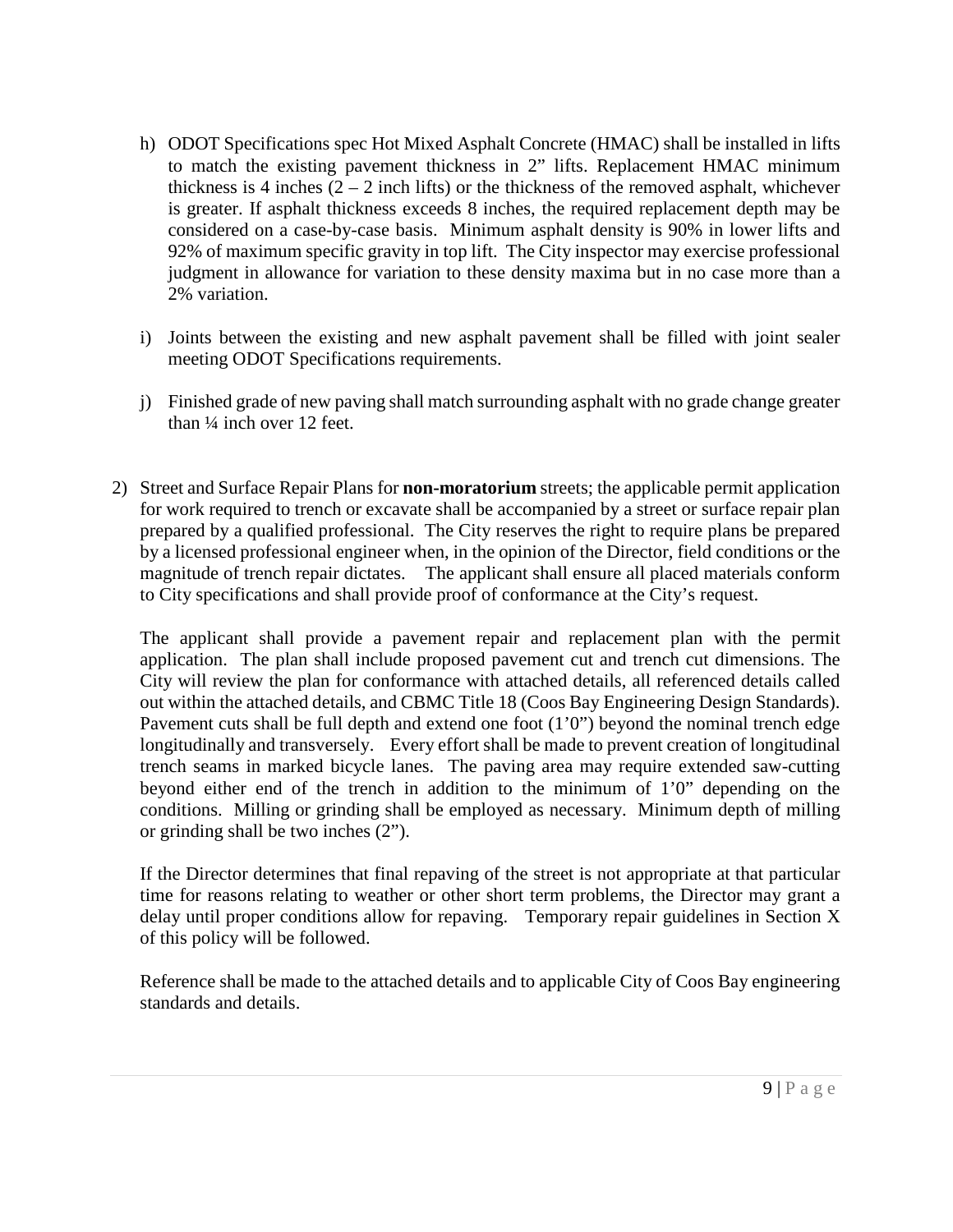- a) Trench backfill material shall be 1"- 0 or  $\frac{3}{4}$ " 0 crushed aggregate meeting ODOT Class B specifications found in the ODOT Specifications section 00405.
- b) Refer to the applicable General Standard Details found in Coos Bay Municipal Code Chapter 18 for suitable backfill material.
- c) 12-inch minimum of aggregate base course material per ODOT Specifications section 00641 and 02630 shall be used on City streets.
- d) Backfill and base materials shall be compacted in 12" maximum lifts, including the pipe zone. Methods for compaction in the pipe zone shall be in conformance with pipe manufacturers' specifications/recommendations.
- e) Backfill sub-base and base materials shall be compacted in accordance with ODOT Specifications section 00641.24.
- f) Backfill and sub-base compacted to 95% of maximum dry density (90% in pipe zone) as defined by a Standard Proctor Test.
- g) All existing AC pavement shall be sawcut immediately prior to repaving. 1-foot cutbacks of existing asphalt shall be made on undisturbed soil. Clean square cuts shall be applied with tack to all asphalt joints.
- h) ODOT Specifications spec Hot Mixed Asphalt Concrete (HMAC) shall be installed in lifts to match the existing pavement thickness in 2" lifts. Replacement HMAC minimum thickness is 4 inches  $(2 - 2$  inch lifts) or the thickness of the removed asphalt, whichever is greater. If asphalt thickness exceeds 8 inches, the required replacement depth may be considered on a case-by-case basis. Minimum asphalt density is 90% in lower lifts and 92% of maximum specific gravity in top lift. The City inspector may exercise professional judgment in allowance for variation to these density maxima but in no case more than a 2% variation.
- i) Joints between the existing and new asphalt pavement shall be filled with joint sealer meeting ODOT specifications.
- j) Finished surface of new trench patch shall match up with surrounding existing pavement to provide a smooth transition.

The permittee shall be responsible for back filling the trench and making the pavement repair in compliance with City standard and specifications. All materials shall meet the City's specifications. In the absence of City specifications, use the current edition of ODOT's "Oregon Standard Specifications for Construction." Failure to adequately meet minimal standards shall result in re-excavation and re-work of the trench and resurfacing to the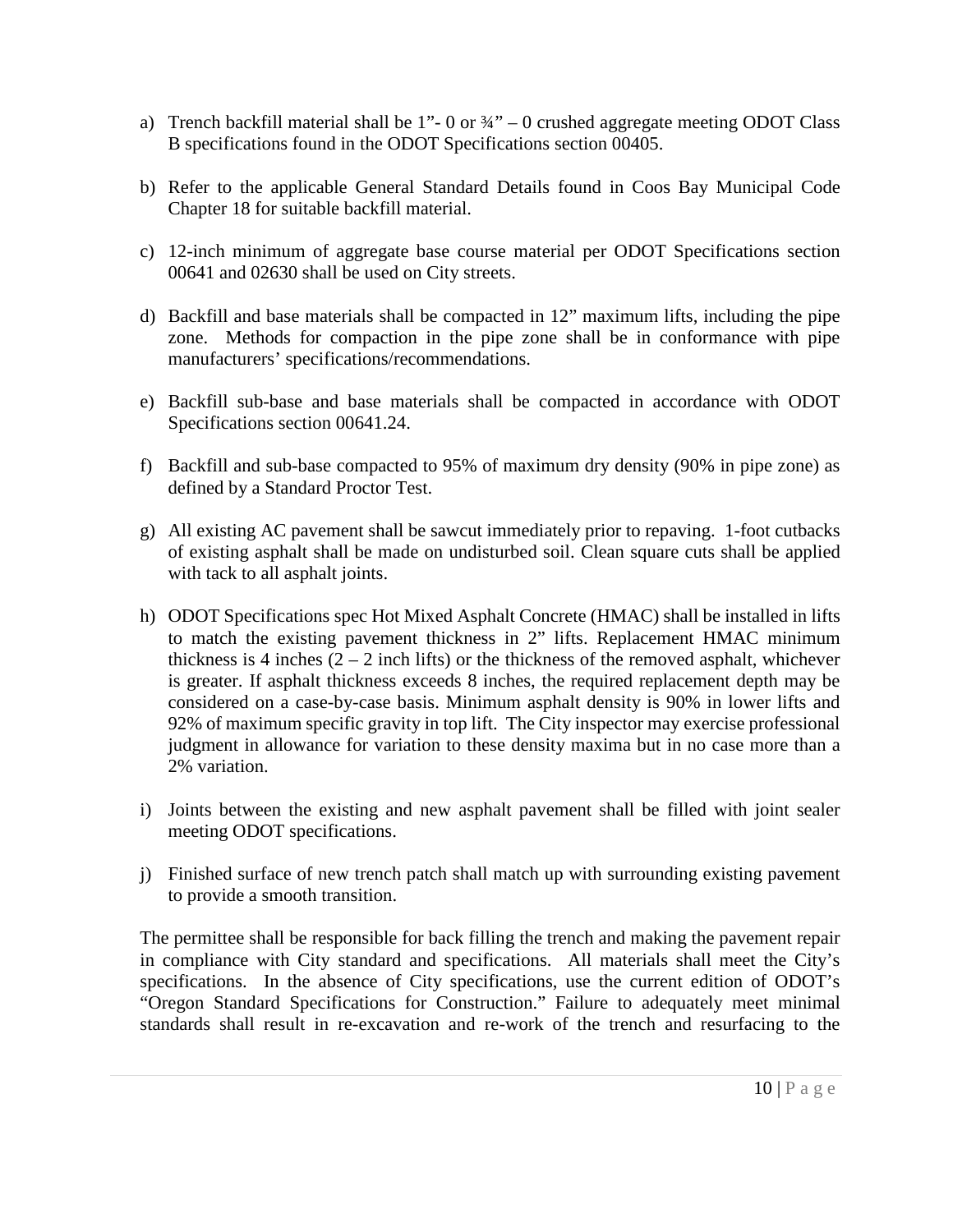satisfaction of the City. If the applicant fails to rectify the problem, the director may cause the resurfacing to be done, and the costs therefore assessed against the applicant.

- 3) When the owner of an owner occupied single family residential property makes necessary repairs to or necessary replacement of a failed or failing sanitary sewer lateral, the following shall apply to that portion of the sewer lateral trench that cuts a City maintained asphalt/concrete street, curb, gutter, and sidewalk within a City right-of-way:
	- a) At the time of permit application for replacement/repair of a sanitary sewer lateral, the owner may apply for City reimbursement of the owner's cost to install (material and labor) the asphalt/concrete pavement topping the trench. The owner shall provide their contractor's estimate for material and labor cost for the asphalt and/or concrete replacement. The City reimbursement of the reasonable cost for said material and labor shall only occur after the trench repair has been completed to the City's satisfaction in accordance with this policy. Prior to the City's payment, the applicant (owner) shall provide a copy of the actual invoice submitted to the owner by their contractor. Reimbursement shall not include cost for saw cutting, excavation, subgrade materials, piping, connection expenses, etc. The City reserves the right for the City to place, or have placed, the pavement topping should it be in the best interest of the City to do so.
	- b) Should the owner self-perform the work in the right-of-way, the owner may request to use City traffic control signs. Signs will only be provided should the City have adequate signs available. This policy does not guarantee the availability of traffic control signs for use by owners. Owners are responsible for ensuring signs are installed/placed in accordance with State of Oregon Department of Transportation standards and approved Traffic Control Plan.

The Warranty Requirements in Section XIV shall apply to the applicant. The applicant will be responsible for failure of the asphalt patch in accordance with the Warranty Requirements should its failure be due to trench failure.

(Amended by Resolution 18-24; 080718)

# **VI Manner of Excavation for Moratorium & Non Moratorium Streets**

1) The permittee shall perform utility construction in the ROW in such a manner so as to avoid unnecessary inconvenience or annoyance to the general public and occupants of neighboring properties. The permitee shall take appropriate measures to reduce, to the fullest practicable extent, noise, dust and unsightly debris. Between the hours of 6:00 p.m. and 7:00 a.m., the utility shall not, except in case of emergency, use any tool, appliance or other equipment producing noise of sufficient volume to disturb the peace or repose of occupants of neighboring properties.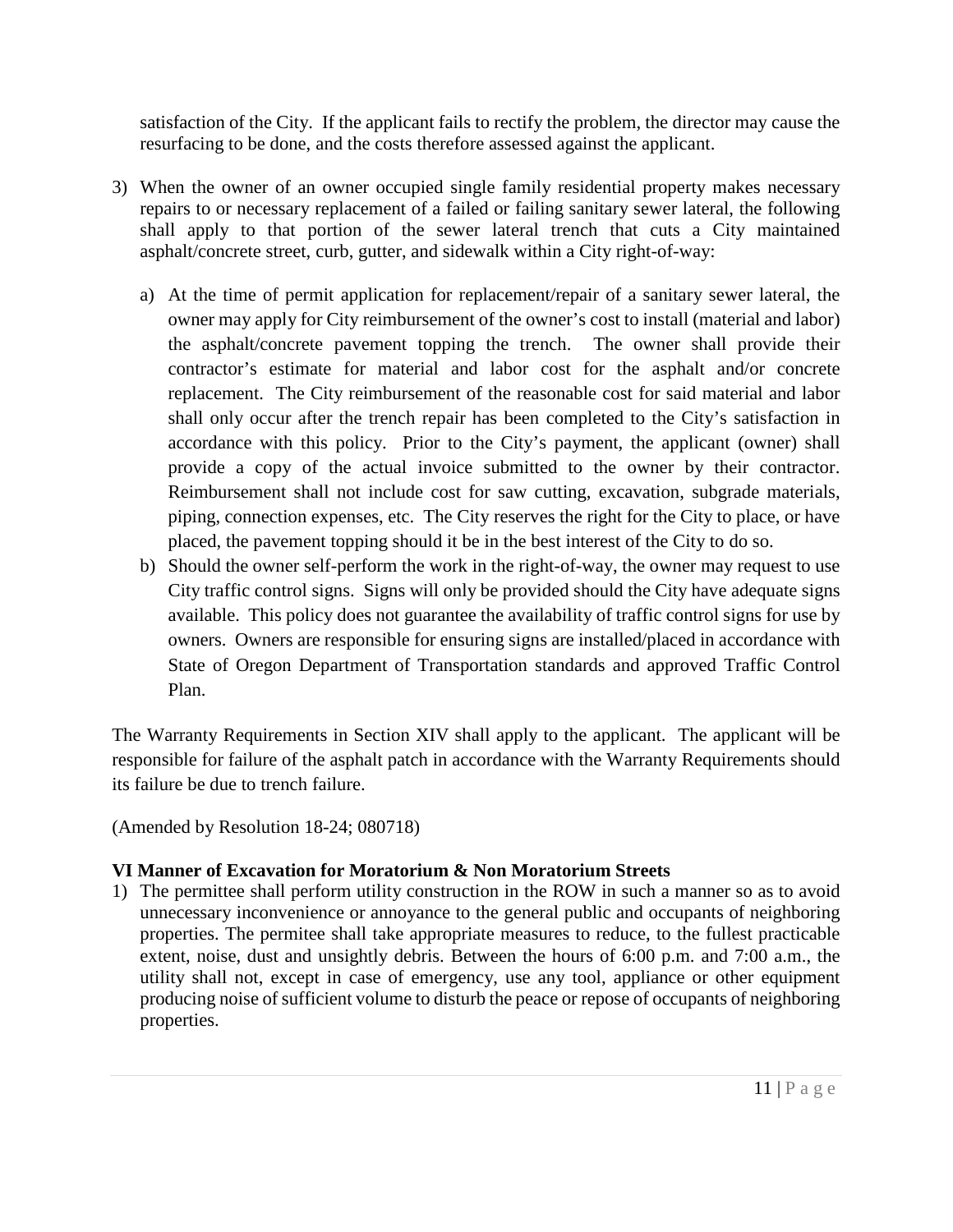- 2) No permittee shall perform any utility or service lateral construction or repair work at variance with, or in any way contrary to, the terms of their permit issued therefore. All trenches must be braced/shored in a manner consistent with OSHA requirements. Excavation shall not at any point extend underneath or beyond the width of the opening at ground level.
- 3) No damage or injury shall be done to pipes, cables or conduit in making excavation. Notice shall be given to all persons maintaining pipes, cables or conduit which are or may be endangered or affected by the excavation prior to the time excavation commences.
- 4) Damage or injury to any vegetation, tree or shrub or the roots thereof, shall be avoided. No root greater than three (3) inches in diameter shall be cut. If damage occurs, the permittee will be required to replace. Prior to any removal of a tree in the ROW, approval must be obtained through the City of Coos Bay Tree Board unless the work is an emergency. Any tree removed will be replaced at the expense of the permittee and may be planted, with concurrence of the Tree Board, at another location.
- 5) The permittee shall adequately barricade the area under construction, and shall install sufficient warning devices to protect the public.
- 6) All permittees shall call (811) or (1-800-332-2344) to utilize the Oregon Utility Notification Call Center (OUNCC) for locate requests, marking, positive response, etc. prior to excavation and with proper request times (i.e. 48-hours in advance). Permittees shall exercise appropriate caution to avoid damage and ensure safety. All permittees are subject to federal regulations, State of Oregon statues, Coos Bay Municipal Code, Coos Bay Engineering Design Standards for adherence to excavation rules and penalties.
- 7) Prior to commencing work, appropriate traffic control shall be installed and implemented by the permittee in accordance with the approved traffic control plan pursuant to the Manual of Uniform Traffic Control Devices (MUTCD Part 6 –Temporary Traffic Control) guidance or ODOT Traffic Control Plans Design Manual. If a public notification plan is required per Section IV 4, it will be implemented.
- 8) All excavated native material not meeting trench backfill standards shall be disposed of properly.
- 9) It shall be the responsibility of the permittee to employ good housekeeping on the project site from start to finish of construction. Additionally it shall be the responsibility of the permittee to employ temporary sediment and erosion control throughout the duration of construction.
- 10) All asphalt cuts shall be sawcut to create a clean and straight edge.

# **VII. Final Asphalt and Striping Restoration**

Upon completion of the utility and service lateral work, the permittee shall restore pavement (per V above) and striping to the dimensions and methods in the permit and approved street and surface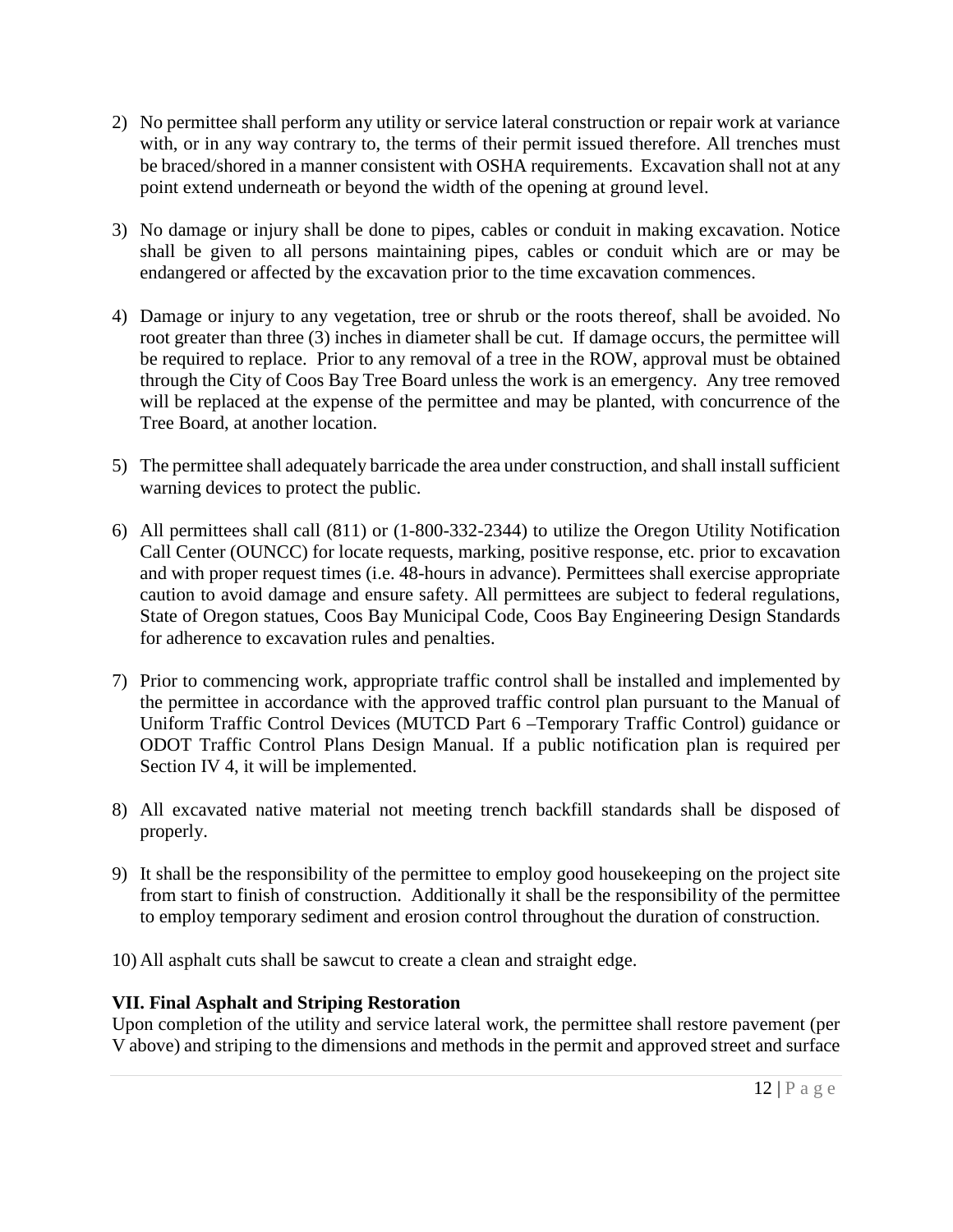repair plan. Any alternate material shall first be approved by the Department prior to placement. Under no circumstances shall the permittee attempt to skin patch on top of existing asphalt. Removed traffic markings or striping shall be restored using what was in place originally; see ODOT Specifications sections 00860 and 00865 and consult Department staff for material specifications. Temporary traffic markings or other means acceptable to the Department shall be used to maintain traffic safety until original striping and markings are restored.

#### **VIII. Gravel Streets**

When trenches are excavated in streets or alleys that have only a gravel surface, the permittee shall replace such surfacing on a satisfactory compacted backfill with gravel conforming to City specification aggregate base course. Gravel replacement shall be one (1) inch greater in depth to that which originally existed, but not less than four (4) inches. The surface shall conform to the original street grade. Where the completed surface settles, additional gravel base shall be placed and compacted by the applicant within fourteen (14) days after being notified by the City, to restore the roadbed surface to finished grade (see section XIV for warranty period). Some streets may have been treated with a special surface treatment to control dust and/or bind the aggregates together. In these cases, the permittee is responsible for installing the gravel surface using the same surface treatment that existed prior to the excavation work or a substitute acceptable to the Department. The Department shall note on the permit what, if any, surface treatment will be required.

# **IX. Driveway, Curbing & Sidewalk Restoration**

Where excavations impact a driveway, curbing, sidewalk or signs, restoration of the same shall be in conformance with City standards. The permittee shall reference all applicable City of Coos Bay technical standards and details to restore these facilities. Directional drilling methods may be used to cross under a driveway, curb or sidewalk; however, there will be no tunneling or jetting for this purpose. When necessary to remove sidewalk sections, the concrete shall be removed to neatly sawed edges to full depth for sidewalks, curb, and gutter. The sawcuts shall be in straight lines either parallel to the curb or perpendicular to the alignment of the sidewalk or curb. Any removal shall be done to the nearest joint. Replaced sections may require doweling connections if required by the Department. Concrete provided for restoration shall be from a drum mix. The permittee shall contact Department staff to schedule an inspection of the forms prior to placement of concrete to confirm that the restoration follows City guidelines and standards.

# **X. Temporary Repair**

Where construction and repair activities require a trench to be backfilled or covered for any reason, including restoring traffic, resuming construction, or awaiting asphalt restoration, the permittee shall safely maintain the trench and all traffic control until the following temporary pavement repairs are made on a suitable base in a safe manner. For local and neighborhood streets up to 45 days, use 6" compacted approved aggregate material; for > 45 days, discuss with Department staff for approved material. For arterial and collectors, less than  $24$ -hours – 6" compacted approved aggregate material;  $1 - 45$  days  $-6$ " compacted approved aggregate material topped by 1" cold patch asphalt; > 45 days, discuss with Department staff for approved material. Steel plates may be used under certain circumstances up to 30 days with prior approval from the City. All plates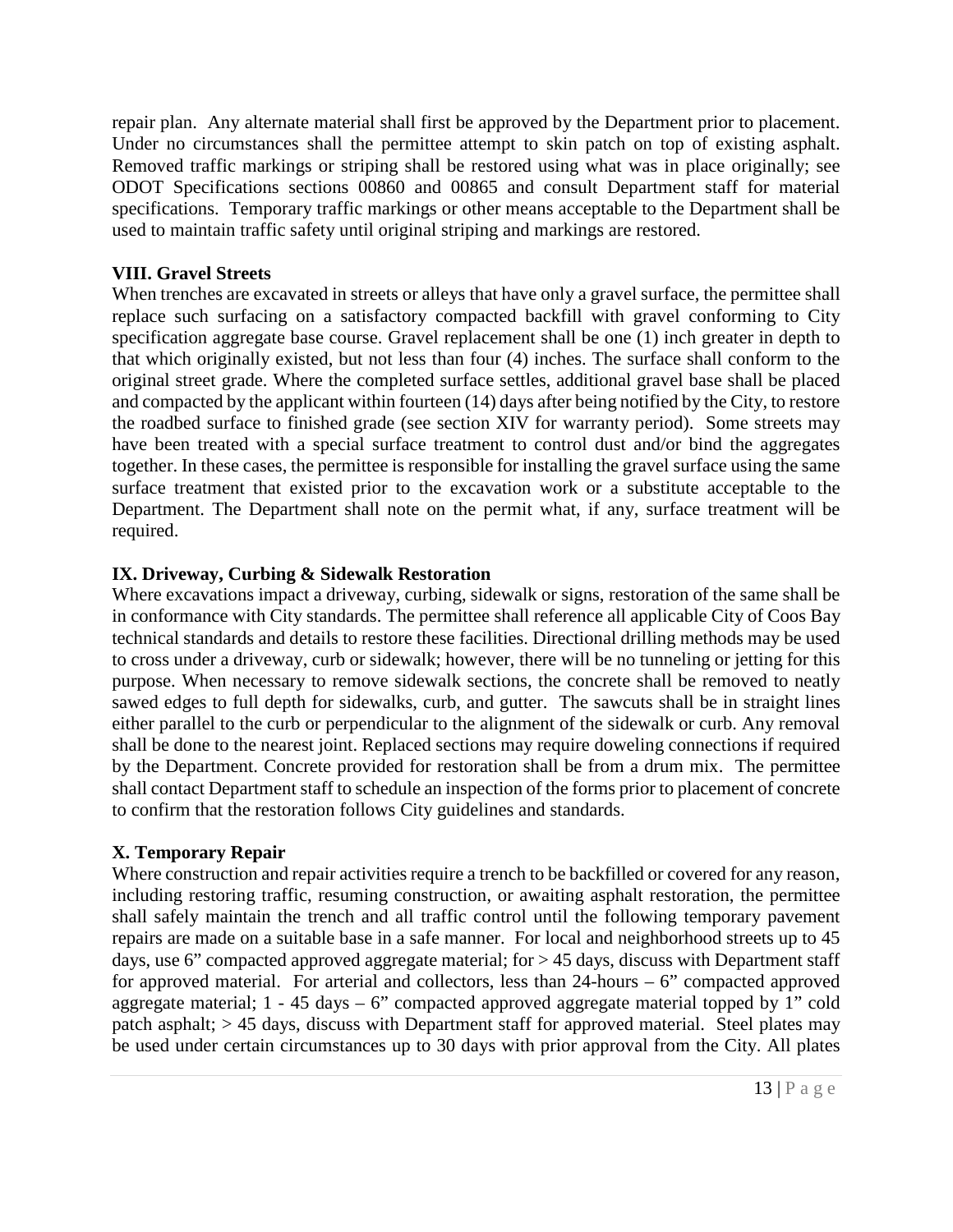need to be tacked down to the existing asphalt to prevent the plate from moving. This can be accomplished by adding asphalt to the edges of the plate or using spikes to nail it to the pavement. Depending on the type of street and weather conditions the City reserves the right to determine the type of temporary asphalt repairs required at that time.

#### **XI. Concrete Street Restoration**

Restoration requirements for concrete streets shall be determined on a case by case basis in consultation with Department staff. Concrete pavement, driveways, streets, and alleys shall be removed to neatly sawed edges (using a concrete saw) cut to full depth. For a utility-cut, the repair section needs to be kept at least 2 feet away from an existing joint or pavement edge. If the repair would fall within 2 feet of a joint or edge, extend the repair to joint or edge. The width of the concrete cut shall extend 12 inches (1 foot) beyond each side of the excavation. This is to allow a shoulder of at least 12 inches of subgrade on each side of the trench to minimize undermining of the existing concrete and to help support the concrete patch. Need for dowels, keyways, or tie bars shall be determined on a case by case basis considering the condition of existing and adjacent slabs. At a minimum, replacement concrete slabs to be installed upon completion of the trench shall be as listed in the latest edition of ODOT/APWA Standard Section 00756 (Plain concrete Pavement). Any alternate material shall be first approved by the Department prior to placement. New concrete shall be applied to the same thickness as existing conditions. Care shall be made not to undermine the existing panels. All joints shall be sealed with material approved by the City. Asphalt over concrete road cuts shall be discussed with Department staff before beginning work (except in the case of an emergency situation).

# **XII. Worksite Safety and Access**

Any permit holder conducting utility or service lateral installation, repairs, and excavation shall take reasonable actions and precautions to ensure that such work does not endanger people or property. The work shall be in such a manner as to minimize the interference with the free and proper use of public streets, alleys, sidewalks, bridges, etc. The work shall not hinder with the operation of any other utilities. The permittee is responsible for following all Federal and Oregon OSHA requirements.

# **XIII. Exceptions**

Valve and manhole repairs shall be exempt from the patching requirements of this policy. Valve and manhole patching requirements shall be per the City's engineering standards. All warranty and construction requirements shall be met. No longitudinal construction joints shall be allowed in the wheel path.

Potholing to find utilities, along with key holing, shall be allowed. To be exempt from this policy, cuts shall be a maximum of two-feet square (2'-0") with no longitudinal joints in the wheel path and shall be backfilled with approved fill from six inches above the utility to six inches below bottom of asphalt. Round vs. square cuts are preferred.

# **XIV Warranty Requirements**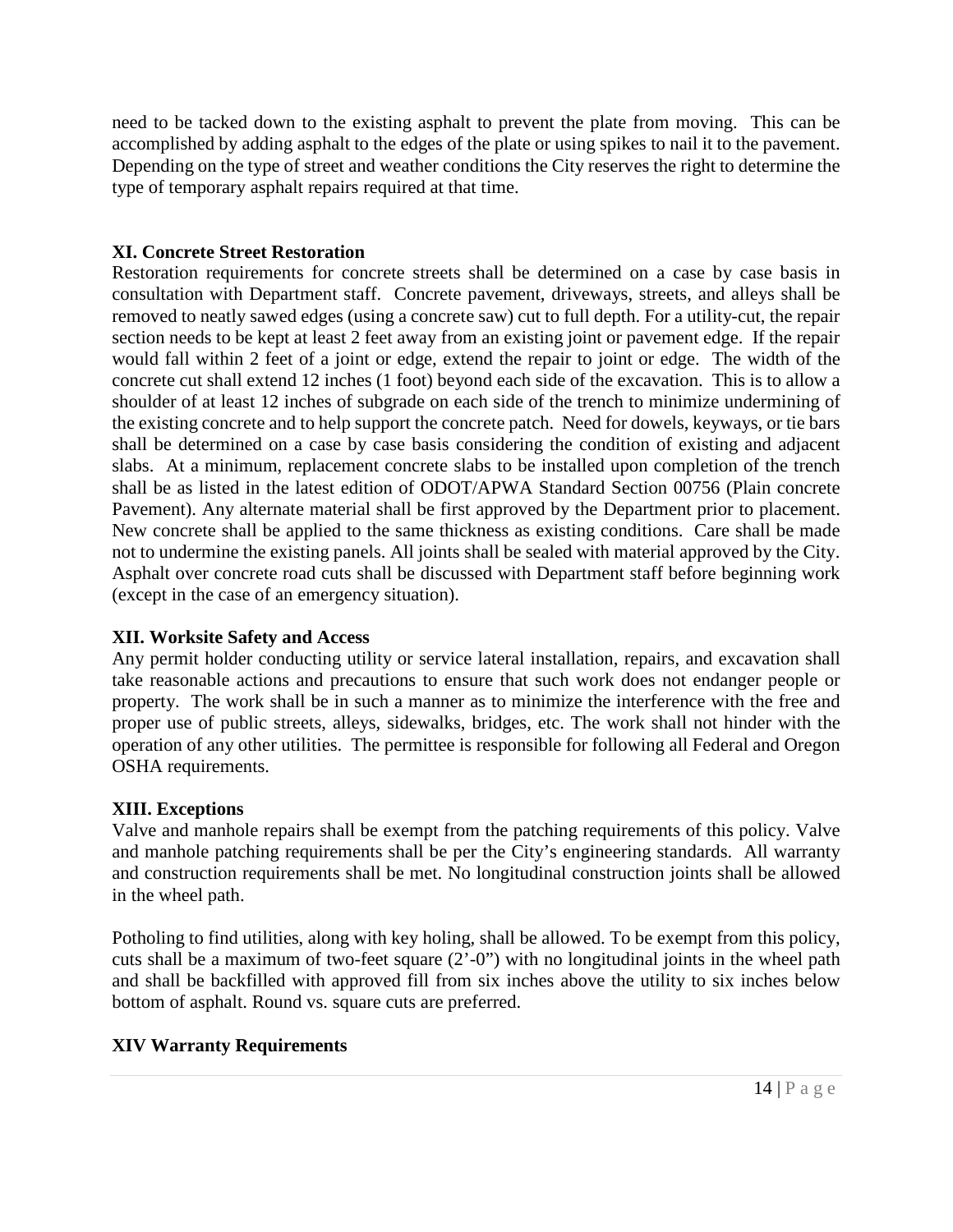- 1) Permittees shall be responsible for the performance of their trenches in the ROW and their trench cut pavement repairs for three (3) years for moratorium streets and one (1) year for nonmoratorium streets. Permittees shall be responsible for repair to failing or failed trenches and trench cut pavement repairs during the warranty period.
- 2) All curbs, sidewalks and structures damaged by the failure of permittees' trench or trench cut repair shall be repaired by the responsible permittee.
- 3) All warranty work requires permittee meet specification and testing requirements required in section V, as applicable.
- 4) The following defects identified by City staff shall be covered by the warranty:
	- i) Sunken pavement patches greater than one-fourth inch as determined using a 12' straight edge; for moratorium streets use a method described in ODOT Specifications for pavement smoothness.
	- ii) Poor workmanship.
	- iii) Failure to meet compaction per standards in this policy.
	- iv) Sunken or damaged curb and sidewalks in excavation work area.
	- v) Sunken or damaged catch basins in excavation work area.
- 5) Notice of Warranty Repairs:
	- i) If emergency warranty repairs are needed due to safety concerns, the permittee shall have twenty-four hours in which to make safe and start such repairs from time of verbal notice by the City.
	- ii) For non-emergency repairs on arterial/collector roads the permittee shall have fortyeight hours in which to make safe and start such repairs.
	- iii) Residential streets, the utility shall have up to seven days to make such repairs.

# **XV. No Dig/Trenchless Technology**

To minimize damage to road surfaces and other surface infrastructure, implementation of no dig/trenchless technology is the preferred method for most utility work.

# **Trenchless Technology Plan Requirements**

Applicants for work in the ROW planning to use trenchless technology shall submit plans prepared by a qualified professional. Any qualified professional, as defined in this policy, experienced in trenchless utility installation may prepare plans for simple work. Typical "simple work" includes borings of 100' or less perpendicular to street alignment and borings of 200' or less parallel to road and sidewalk surfaces. For longer distances, the applicant shall meet with Department staff to discuss the proposed operations. The Director may require the plan to be prepared by a qualified registered civil engineer, geotechnical engineer or geological engineer licensed in the State of Oregon and require additional studies or information than those required for "simple work". The plans for "simple work", at a minimum, shall address/consider the following: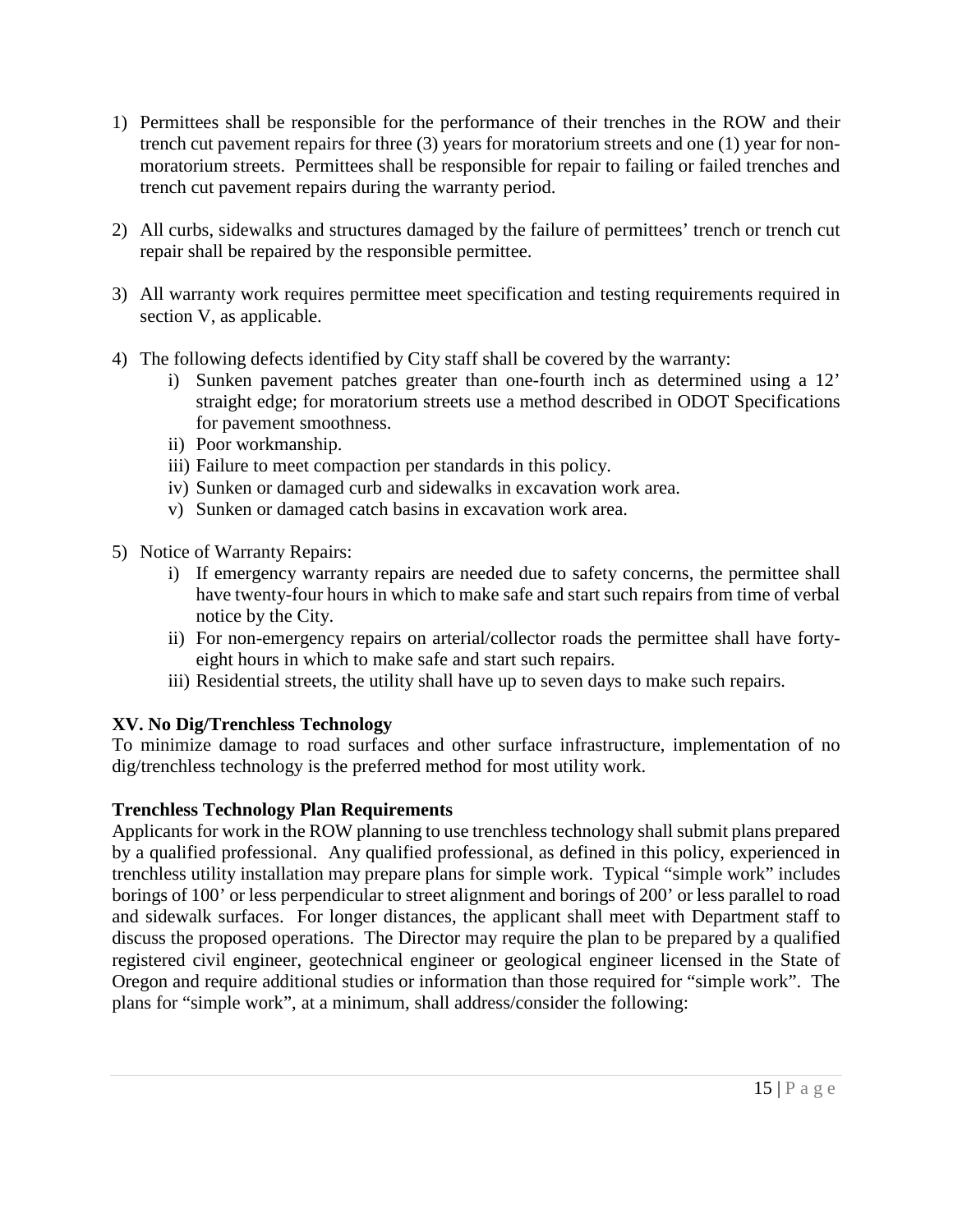- 1) The proposed bore path should be planned to allow sufficient room from other utilities or structures for workers to perform maintenance or operations on adjacent utilities. There shall be a 5' minimum horizontal and 18" vertical separation between the proposed utility and City sewers. However, additional separation may be required depending upon depth of new utility installation, environmental factors, and engineering conditions.
- 2) The determination of the locations of other utilities within or adjacent to the proposed bore path is the responsibility of the applicant. In preparing the plan for the path of the bore, the applicant shall consider the location of other structures such as manhole covers, valve box covers, meter boxes, telephone and cable television boxes, electrical transformers, conduit, or drop lines from utility poles, pavement patches, previous locator markers, heating oil tanks, utility vaults, and sewer lateral cleanouts.
- 3) Determine the need for traffic control and/or flaggers. Provide appropriate traffic control measures in accordance with the MUTCD & ODOT highway standards. A Traffic Control Plan shall be submitted with the utility or sewer permit application.
- 4) Include proposed potholing locations.
- 5) Include pavement restoration details (as needed) according to [this](http://this/) policy. This includes repair of borehole entry pits and potholes.

#### **Drilling Fluid Handling**

The trenchless technology contractor shall contain, handle, and dispose of drilling fluids in accordance industry and Oregon Department of Environmental Quality standards. Excess drilling fluid shall be confined in a containment pit at the entry and exit locations until recycled or removed from the site. Precautions shall be taken to insure that drilling fluid does not enter roadways, streams, municipal storm or sanitary sewer lines, and/or any other drainage system or body of water. Unintended surfacing of drilling fluid shall be contained at the point of discharge and recycled or removed from the site. Drilling fluids that are not recycled and reused shall be removed from the site and disposed at an approved disposal site.

#### **Settlement/Heaving Monitoring**

Trenchless technologies shall be performed in a manner that will minimize the movement of the ground in front of, above, and surrounding the boring operation; and will minimize subsidence of the surface above and in the vicinity of the boring. The applicant shall be responsible for the repair to City infrastructure resulting from heave or settlement caused by the use of the trenchless technology. All operations shall stop immediately whenever a vertical change in elevation of 1/2 inch or more, or any surface disruption is observed. The permittee shall then immediately report the amount of settlement to the Department.

#### **Trenchless Technology Operations Guidelines**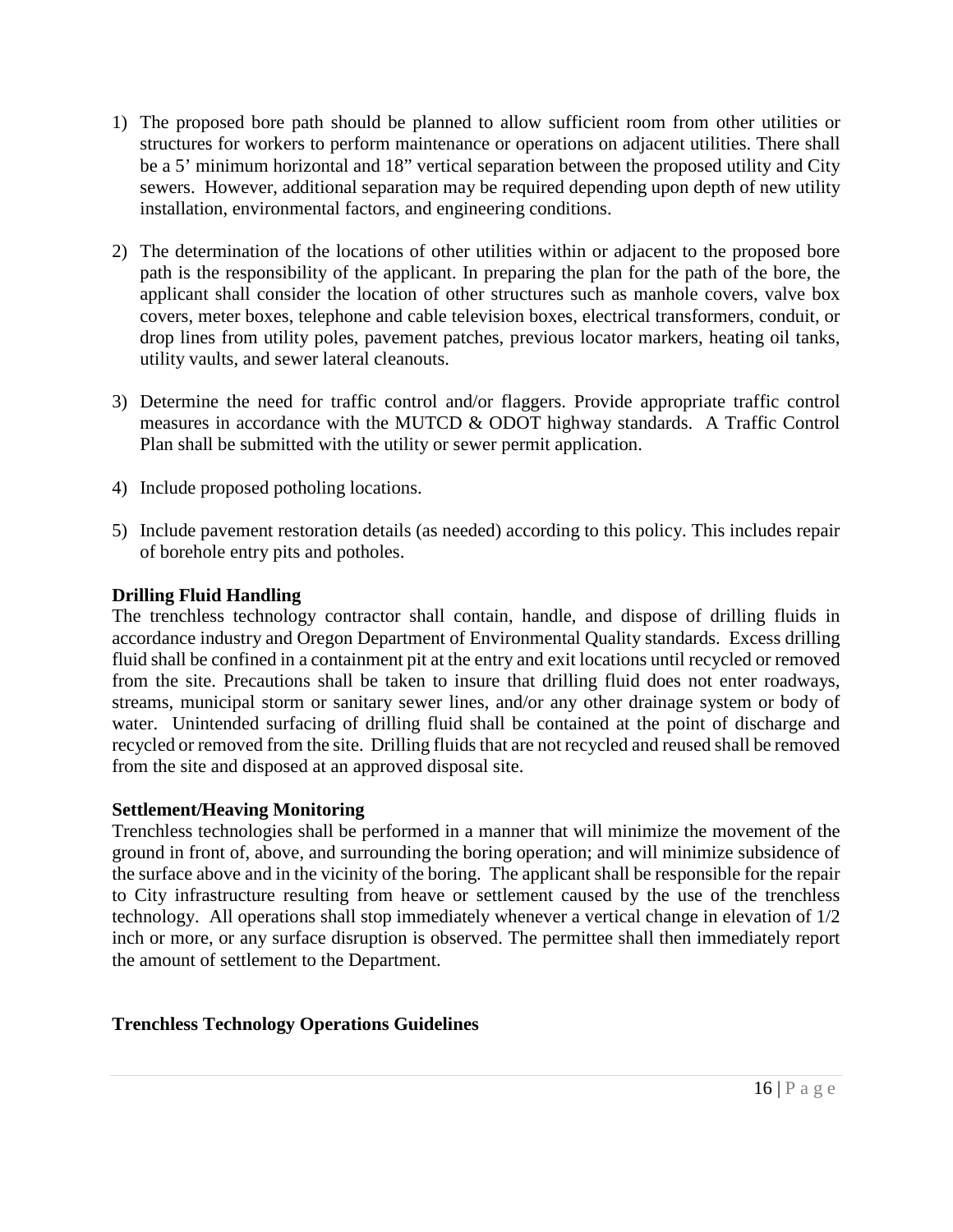All construction work shall be performed in accordance with City requirements. The permittee shall ensure that all cleanup and restoration is in compliance with the City requirements for right of way restoration. In some cases determined by the Department, the permittee will televise, in the presence of Department staff, the City stormwater and wastewater components within five feet parallel to boring activity or crossed by the boring activity.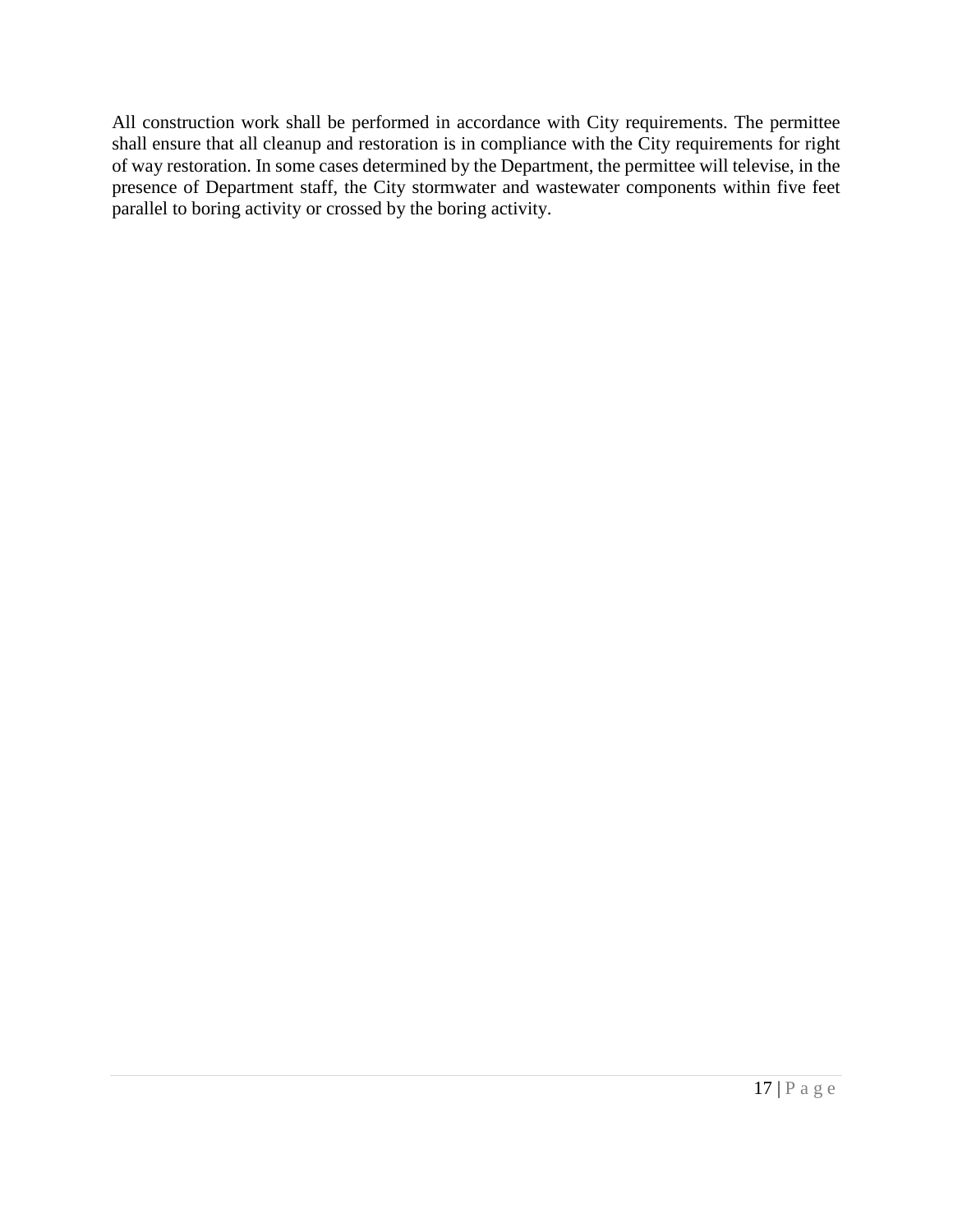

Policy Details\STREET DETAILS dwg G:IDCSICADIDrawings\01PROJCT\DETAILS\Street Restoration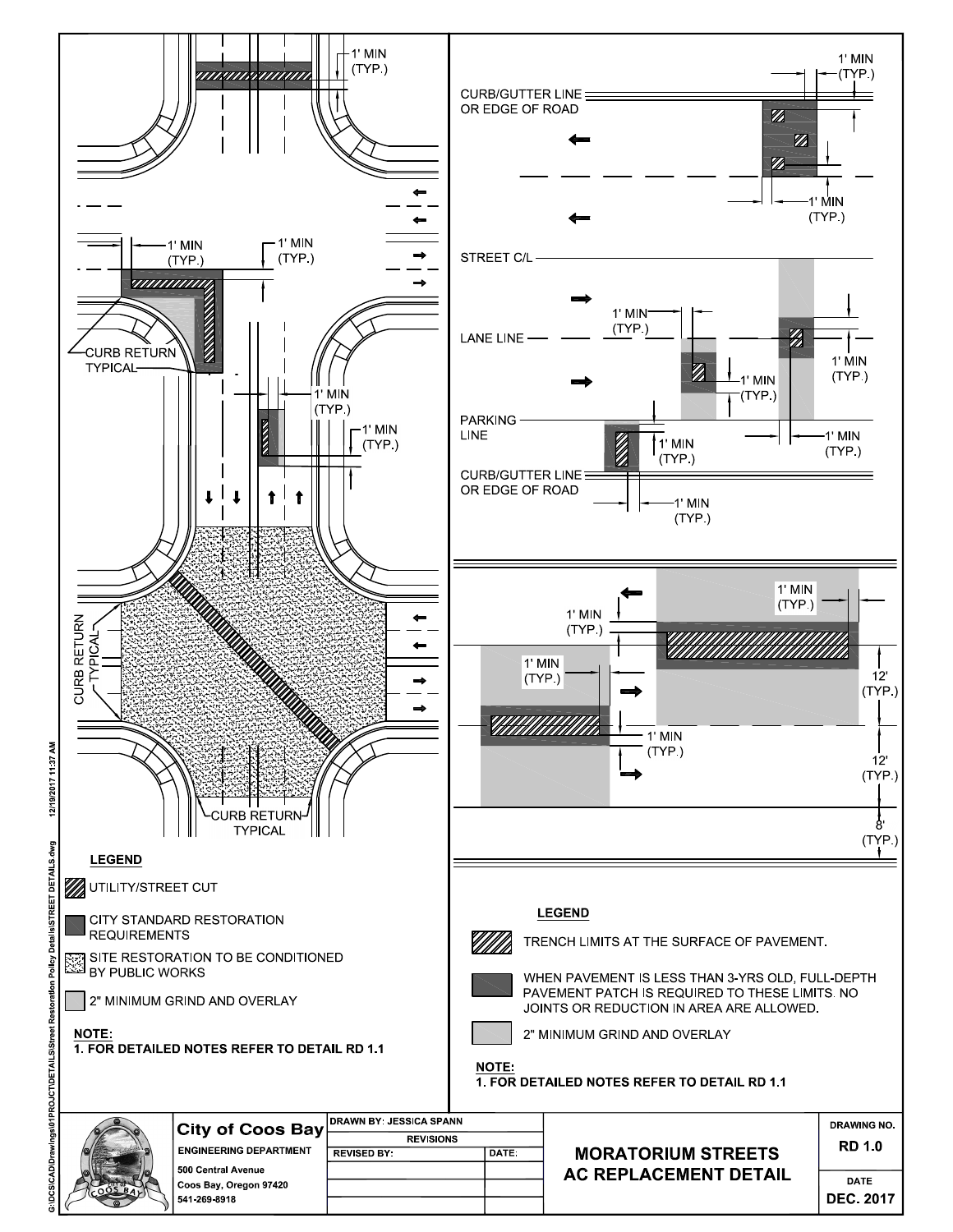#### **NOTE:**

- 1. THE EXISTING AC SHALL BE SAWCUT THROUGH ENTIRE AC SECTION PRIOR TO EXCAVATION.
- 2. WORK RESULTING IN IRREGULAR TRENCH WIDTHS OR INCIDENTAL DAMAGE TO THE ROADWAY SURFACE WILL REQUIRE ANOTHER SAWCUT AND SUBSEQUENT REMOVAL OF AC. THE SAWCUT LINE SHALL BE APPROVED BY PUBLIC WORKS DEPARTMENT PRIOR TO PERMANENT AC REPAIR.
- 3. IF ANY TRAFFIC MARKINGS ARE REMOVED THEY MUST BE REPLACED WITH EXISTING MATERIAL THERMOPLASTIC AND/OR TRAFFIC MARKING PAINT PROFILED METHYL METHACRYLATE (MMA) OR EQUAL TO.
- 4. PUBLIC WORKS DEPARTMENT SHALL BE NOTIFIED FOR INSPECTIONS. SEE PERMIT.
- 5. REFER TO STANDARD UTILITY TRENCH DETAIL AND STREET CUT UTILITY STANDARD UTILITY TRENCH DETAIL FOR FURTHER DETAILS.
- 6. REFER TO COOS BAY MUNICIPAL CODE TITLE 18, ENGINEERING DESIGN STANDARDS FOR FURTHER SPECIFICATIONS.
- 7. MORATORIUM STREET RESTORATION REQUIREMENTS WILL BE DETERMINED ON A CASE BY CASE BASIS BY THE DIRECTOR. HOWEVER, RD 1.0 AND 1.2 ARE TYPICALLY MINIMUM REQUIREMENTS.

| i<br>֧֦֖֖֖֖֧֪֧֪֧֚֚֚֚֚֚֚֚֚֚֚֚֚֚֚֚֚֚֚֚֚֚֚֚֚֚֝֝֝֝֓֝֓֝֬֝֓ |  |
|-------------------------------------------------------|--|

| City of Coos Bay | <b>DRAWN BY: JESSICA SPANN</b> |                    |       |
|------------------|--------------------------------|--------------------|-------|
|                  |                                | <b>REVISIONS</b>   |       |
|                  | <b>ENGINEERING DEPARTMENT</b>  | <b>REVISED BY:</b> | DATE: |
|                  | 500 Central Avenue             |                    |       |
|                  | Coos Bay, Oregon 97420         |                    |       |
|                  | 541-269-8918                   |                    |       |

|  |  | <b>AC REPLACEMENT NOTES</b> |  |  |
|--|--|-----------------------------|--|--|
|--|--|-----------------------------|--|--|

DRAWING NO. RD 1.1